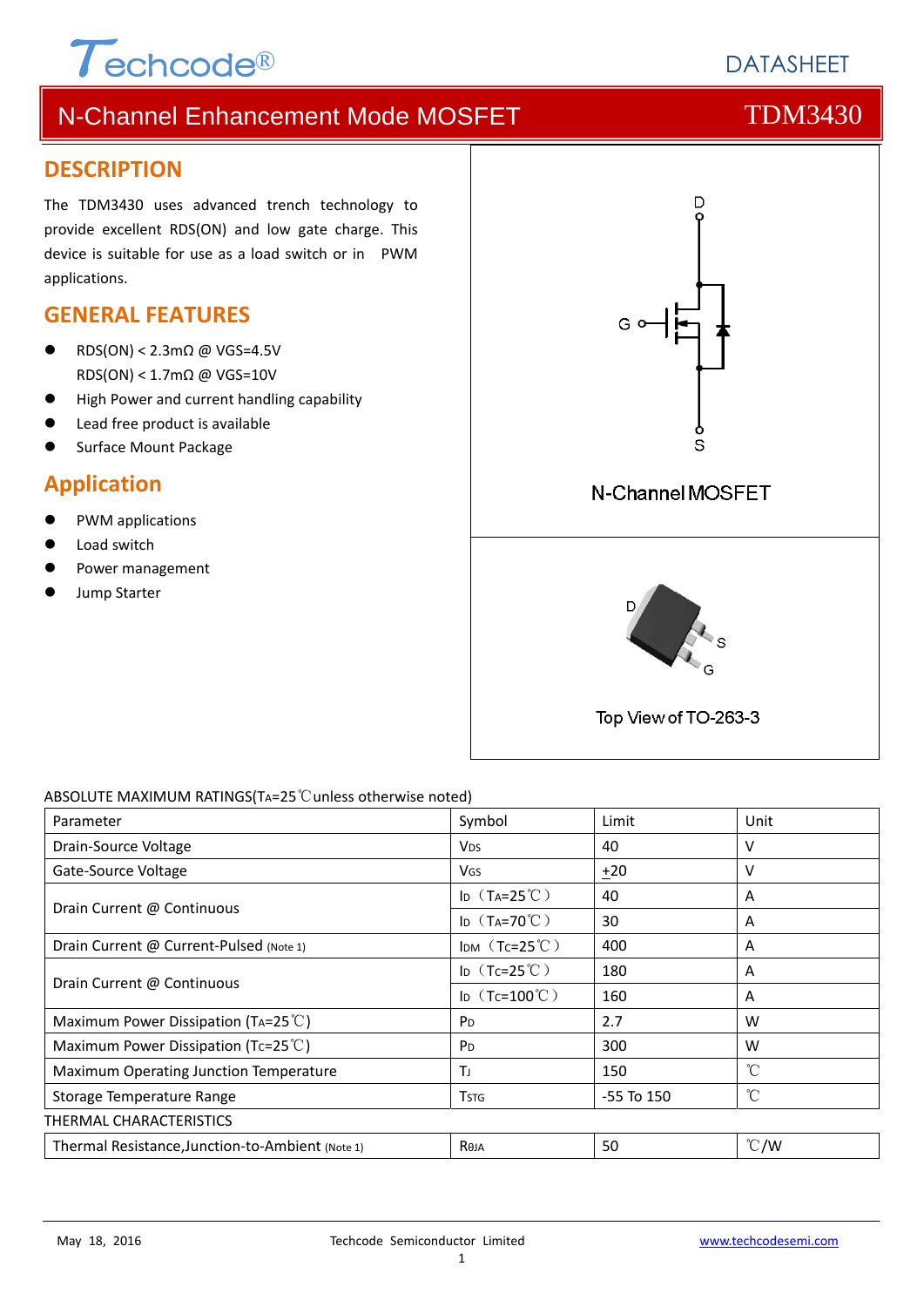

# N-Channel Enhancement Mode MOSFET THE TDM3430

### **ELECTRICAL CHARACTERISTICS (TA=25**℃**unless otherwise noted)**

| Parameter                                 | Symbol                  | Condition                                         | Min                      | Typ            | Max                      | Unit      |  |  |  |
|-------------------------------------------|-------------------------|---------------------------------------------------|--------------------------|----------------|--------------------------|-----------|--|--|--|
| OFF CHARACTERISTICS                       |                         |                                                   |                          |                |                          |           |  |  |  |
| Drain-Source Breakdown Voltage            | <b>BVDSS</b>            | VGS=0V ID=250µA                                   | 40                       | $\blacksquare$ | $\blacksquare$           | $\vee$    |  |  |  |
| Zero Gate Voltage Drain Current           | <b>l</b> <sub>DSS</sub> | VDS=32V,VGS=0V                                    |                          |                | $\mathbf 1$              | $\mu$ A   |  |  |  |
| Gate-Body Leakage Current                 | lgss                    | VGS=±20V,VDS=0V                                   | $\overline{a}$           | $\blacksquare$ | ±100                     | nA        |  |  |  |
| <b>ON CHARACTERISTICS (Note 2)</b>        |                         |                                                   |                          |                |                          |           |  |  |  |
| <b>Gate Threshold Voltage</b>             | VGS(th)                 | VDS=VGS, ID=250µA                                 | 1.4                      | 1.7            | 2.5                      | $\vee$    |  |  |  |
| Drain-Source On-State Resistance          | RDS(ON)                 | VGS=4.5V, ID=20A                                  |                          | $\overline{2}$ | 2.3                      | $m\Omega$ |  |  |  |
|                                           |                         | VGS=10V, ID=25A                                   | $\overline{a}$           | 1.6            | 1.7                      | $m\Omega$ |  |  |  |
| <b>DYNAMIC CHARACTERISTICS (Note4)</b>    |                         |                                                   |                          |                |                          |           |  |  |  |
| Input Capacitance                         | Ciss                    | VDS=20V, VGS=0V, F=1.0MHz                         | $\blacksquare$           | 5200           | $\overline{\phantom{a}}$ | PF        |  |  |  |
| <b>Output Capacitance</b>                 | Coss                    |                                                   | $\overline{\phantom{a}}$ | 1500           | $\bar{\phantom{a}}$      | PF        |  |  |  |
| Reverse Transfer Capacitance              | Crss                    |                                                   | $\overline{\phantom{a}}$ | 172            | $\overline{\phantom{a}}$ | PF        |  |  |  |
| <b>SWITCHING CHARACTERISTICS (Note 3)</b> |                         |                                                   |                          |                |                          |           |  |  |  |
| Turn-on Delay Time                        | $td($ on $)$            | VDS=20V, RL=20 $\Omega$ , VGEN=10V, RG=6 $\Omega$ | $\blacksquare$           | 17             | $\mathbb{L}$             | nS        |  |  |  |
| Turn-on Rise Time                         | tr                      | $ID=1A$                                           | $\overline{a}$           | 11.5           | $\overline{\phantom{a}}$ | nS        |  |  |  |
| Turn-Off Delay Time                       | td(off)                 |                                                   |                          | 36             | $\sim$                   | nS        |  |  |  |
| Turn-Off Fall Time                        | tf                      |                                                   | $\overline{a}$           | 31             | $\sim$                   | nS        |  |  |  |
| <b>Total Gate Charge</b>                  | Q <sub>g</sub>          | VDS=20V,ID=25A,VGS=4.5V                           |                          | 30             | $\overline{\phantom{a}}$ | nC        |  |  |  |
| Gate-Source Charge                        | Qgs                     |                                                   |                          | 14             | $\bar{\phantom{a}}$      | nC        |  |  |  |
| Gate-Drain Charge                         | Qgd                     |                                                   | $\blacksquare$           | 10.2           | $\mathbf{r}$             | nC        |  |  |  |
| Body Diode Reverse Recovery Time          | Trr                     | IF=5A, dl/dt=100A/us                              | $\overline{a}$           | 38             | $\sim$                   | nS        |  |  |  |
| Body Diode Reverse Recovery Charge        | Qrr                     |                                                   | L.                       | 68             | $\overline{a}$           | nC        |  |  |  |
| DRAIN-SOURCE DIODE CHARACTERISTICS        |                         |                                                   |                          |                |                          |           |  |  |  |
| Diode Forward Voltage (Note 2)            | <b>V<sub>SD</sub></b>   | VGS=0V,Is=20A                                     | $\blacksquare$           | 0.8            | 1.1                      | $\vee$    |  |  |  |

NOTES:

1. Pulse width limited by max. junction temperature.

2. Pulse Test: Pulse Width  $\leq 300$ μs, Duty Cycle  $\leq 2\%$ .

3. Guaranteed by design, not subject to production testing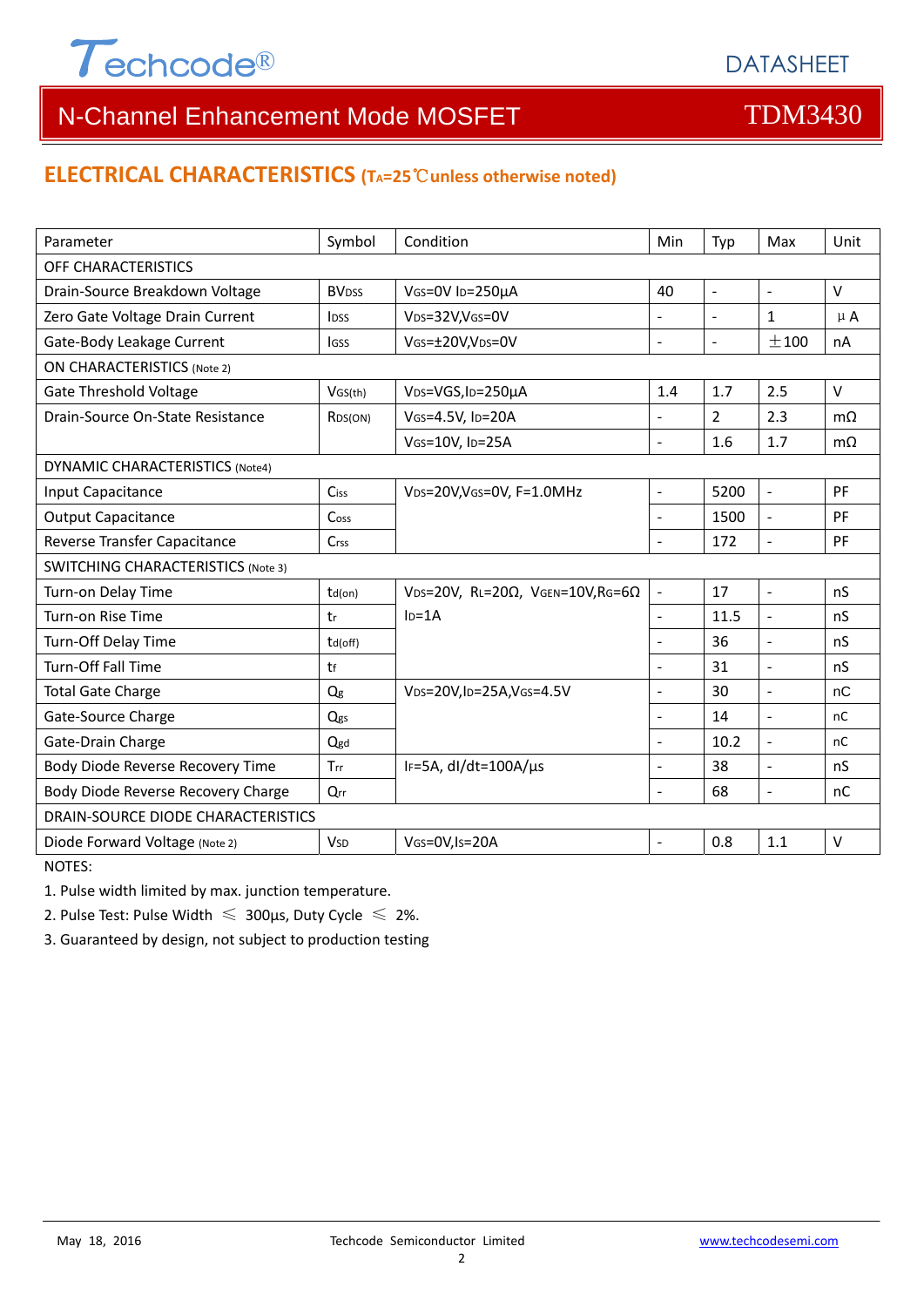

# N-Channel Enhancement Mode MOSFET THE TDM3430

s.

E

### TO263-3 Package

**Package Information**



 $c2$ 

2.79

1.68

1.78

 $\overline{8^{\circ}}$ 



**DATASHEET** 

되

 $E1$ 



−დ¤≩⊀ო

 $\overline{\mathsf{A}}$ 

A<sub>1</sub>

b

 $b2$ 

 $\ddot{\text{c}}$ 

 $c2$ 

D

D<sub>1</sub>

E  $E1$ 

e

 $\overline{H}$ 

L

 $L1$ 

 $L<sub>2</sub>$ 

 $\boldsymbol{\theta}$ 

1.78

 $\sim$ 

 $\overline{\phantom{a}}$ 

 $\overline{0^{\circ}}$ 

0.070

 $\mathbb{Z}^2$ 

 $\sim$  $\overline{0^{\circ}}$   $0.110$ 0.066

0.070

 $\overline{8^{\circ}}$